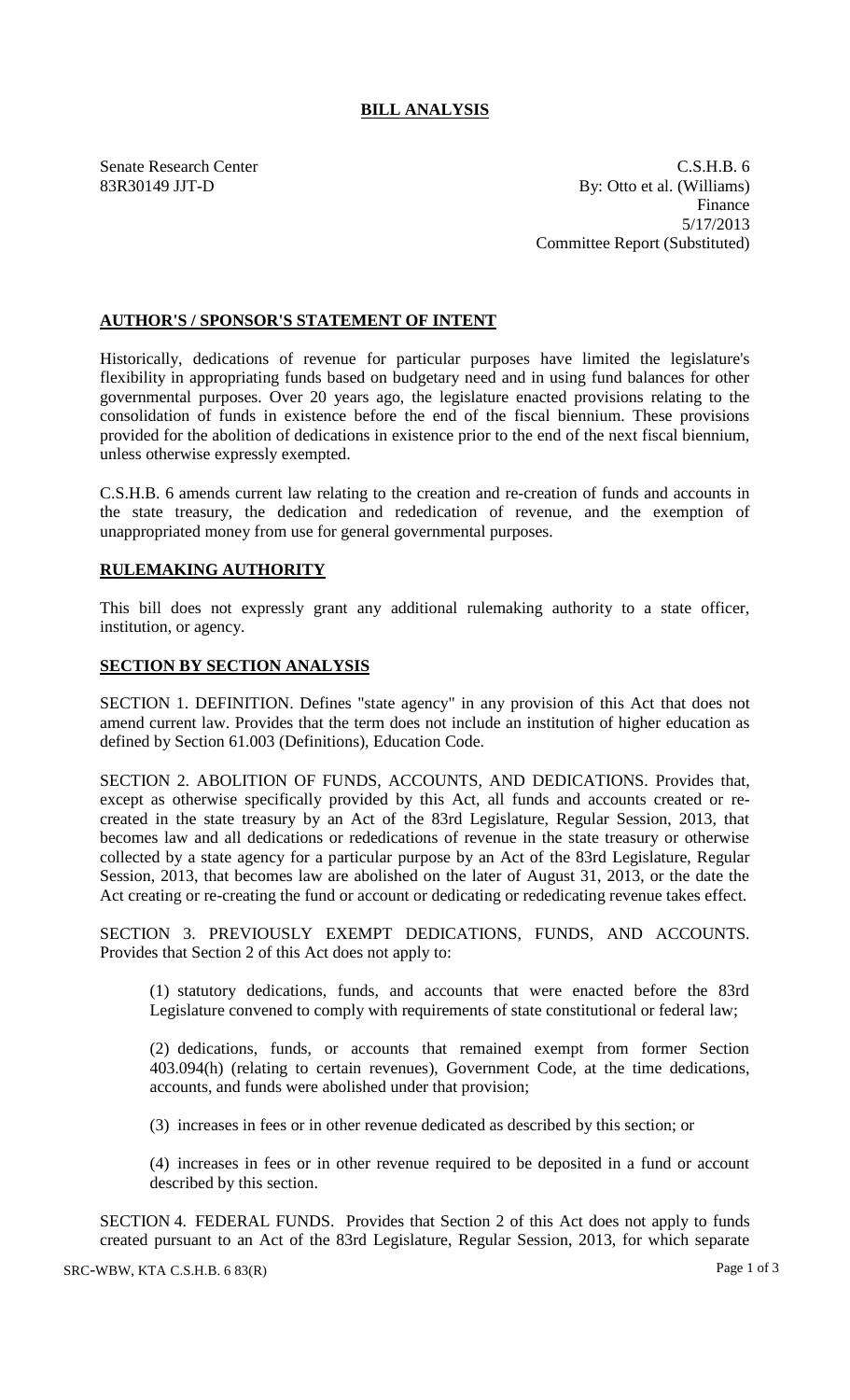accounting is required by federal law, except that the funds are required to be deposited in accounts in the general revenue fund unless otherwise required by federal law.

SECTION 5. TRUST FUNDS. Provides that Section 2 of this Act does not apply to trust funds or dedicated revenue deposited to trust funds created under an Act of the 83rd Legislature, Regular Session, 2013, except that the trust funds are required to be held in the state treasury, with the comptroller of public accounts of the State of Texas (comptroller) in trust, or outside the state treasury with the comptroller's approval.

SECTION 6. BOND FUNDS. Provides that Section 2 of this Act does not apply to bond funds and pledged funds created or affected by an Act of the 83rd Legislature, Regular Session, 2013, except that the funds are required to be held in the state treasury, with the comptroller in trust, or outside the state treasury with the comptroller's approval.

SECTION 7. CONSTITUTIONAL FUNDS. Provides that Section 2 of this Act does not apply to funds or accounts that would be created or re-created by the Texas Constitution or revenue that would be dedicated or rededicated by the Texas Constitution under a constitutional amendment proposed by the 83rd Legislature, Regular Session, 2013, or to dedicated revenue deposited to funds or accounts that would be so created or re-created, if the constitutional amendment is approved by the voters.

SECTION 8. AMENDMENT OF SECTION 403.095, GOVERNMENT CODE. Amends Sections 403.095(b), (d) and (e), Government Code, effective September 1, 2013, as follows:

(b) Provides that, notwithstanding any law dedicating or setting aside revenue for a particular purpose or entity, dedicated revenues that on August 31, 2015, rather than August 31, 2013, are estimated to exceed the amount appropriated by the General Appropriations Act or other laws enacted by the 83rd Legislature, rather than 82nd Legislature, are available for general governmental purposes and are considered available for the purpose of certification under Section 403.121 (Contents of Estimate).

(d) Requires the comptroller, following certification of the General Appropriations Act and other appropriations measures enacted by the 83rd Legislature, rather than the 82nd Legislature, to reduce each dedicated account as directed by the legislature by an amount that is prohibited from exceeding the amount by which estimated revenues and unobligated balances exceed appropriations. Authorizes the reductions to be made in the amounts and at the times necessary for cash flow considerations to allow all the dedicated accounts to maintain adequate cash balances to transact routine business. Authorizes the legislature to authorize, in the General Appropriations Act, the temporary delay of the excess balance reduction required under this subsection. Provides that this subsection does not apply to revenues or balances in:

(1) funds outside the treasury;

(2) trust funds, which for purposes of this section include funds that may or are required to be used in whole or in part for the acquisition, development, construction, or maintenance of state and local government infrastructures, recreational facilities, or natural resource conservation facilities;

- (3) funds created by the constitution or a court; or
- (4) funds for which separate accounting is required by federal law.

(e) Provides that this section expires September 1, 2015, rather than September 1, 2013. Makes a nonsubstantive change.

SECTION 9. EFFECT OF ACT. (a) Provides that this Act prevails over any other Act of the 83rd Legislature, Regular Session, 2013, regardless of the relative dates of enactment, that:

(1) purports to create or re-create a special fund or account in the state treasury;

SRC-WBW, KTA C.S.H.B. 6 83(R) Page 2 of 3